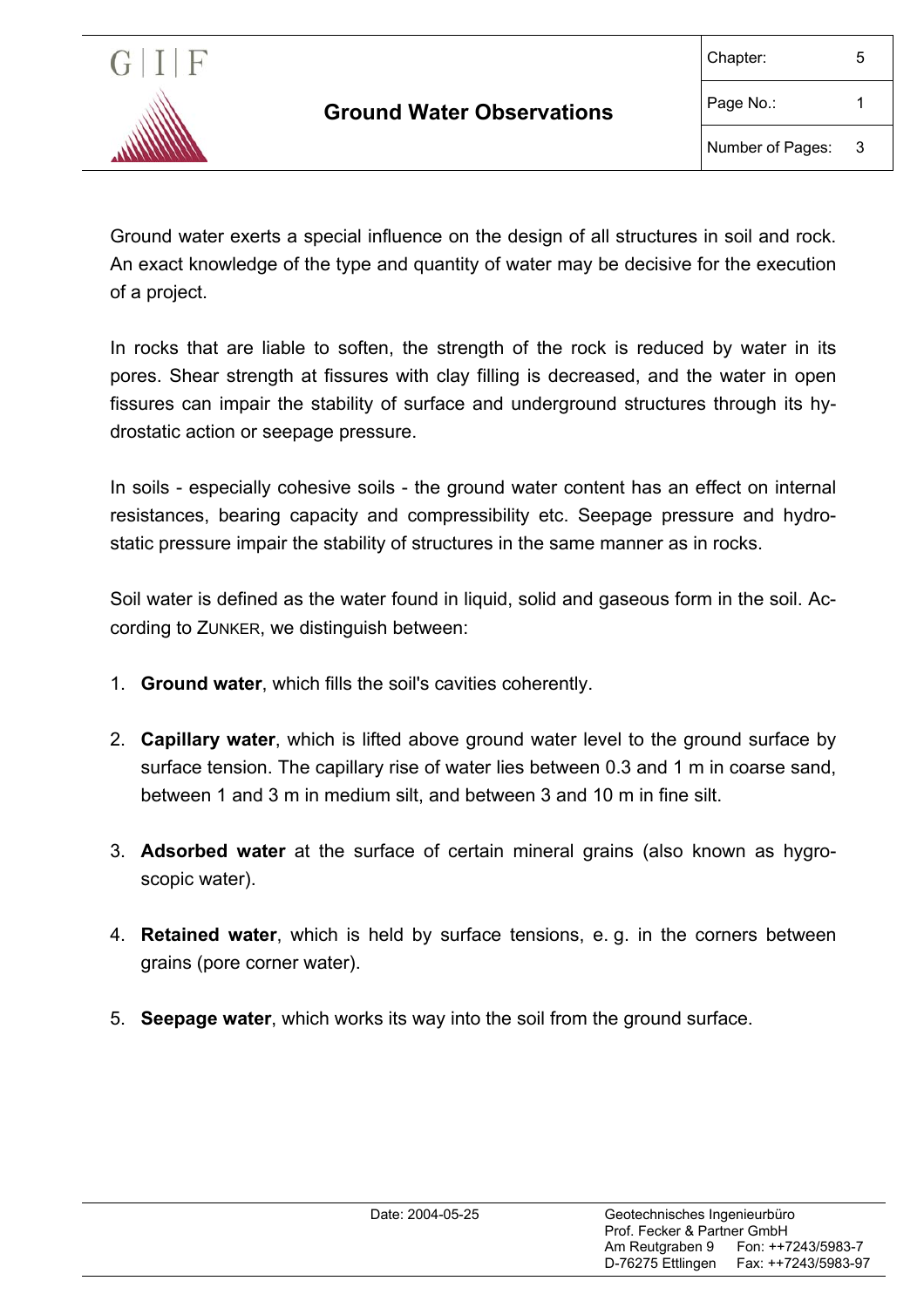

Water in rock is classified similar to ground water, except that the water which fills the rock's cavities coherently is called **rock water**. Unlike in soil, water in rock is not only found in cavities of the rock substance but also in fissures, where we speak of **fissure or crevice water**, in karst cavities where we speak of **karst water**, and finally in the fillings of fissures and karst cavities where we meet the same forms as in soil.

Ground water and rock water collects almost exclusively from seeping precipitation, i. e. water that is referred to as vadose water. Theoretically, a small amount of ground and rock water may also arise from magmatic differentiation. This so-called juvenile water is formed through condensation of gases from solidifying magma and rises from the magma body to the ground and rock water. However, the creation of new ground water by this process has hypothetical value only. Exact details have yet to be established.

Under the action of gravity, ground and rock water is able to circulate more or less freely depending on the size of the pores in the soil and rock, the width of a fissure's opening and its degree of separation. Various hydrological types of soil can be classified according to permeability:

- − Nearly impermeable (water retainer)
- − Hardly permeable
- − Permeable
- − Highly permeable (ground water conductor)

Water retainers are generally clayey soils and clay-stone, ground water conductors are sandy and gravel-like soils as well as heavily fissured rocks. The boundary between the two hydrological types cannot be defined in quantitative terms; a moderately permeable soil sandwiched in a highly permeable soil may act as a water retainer.